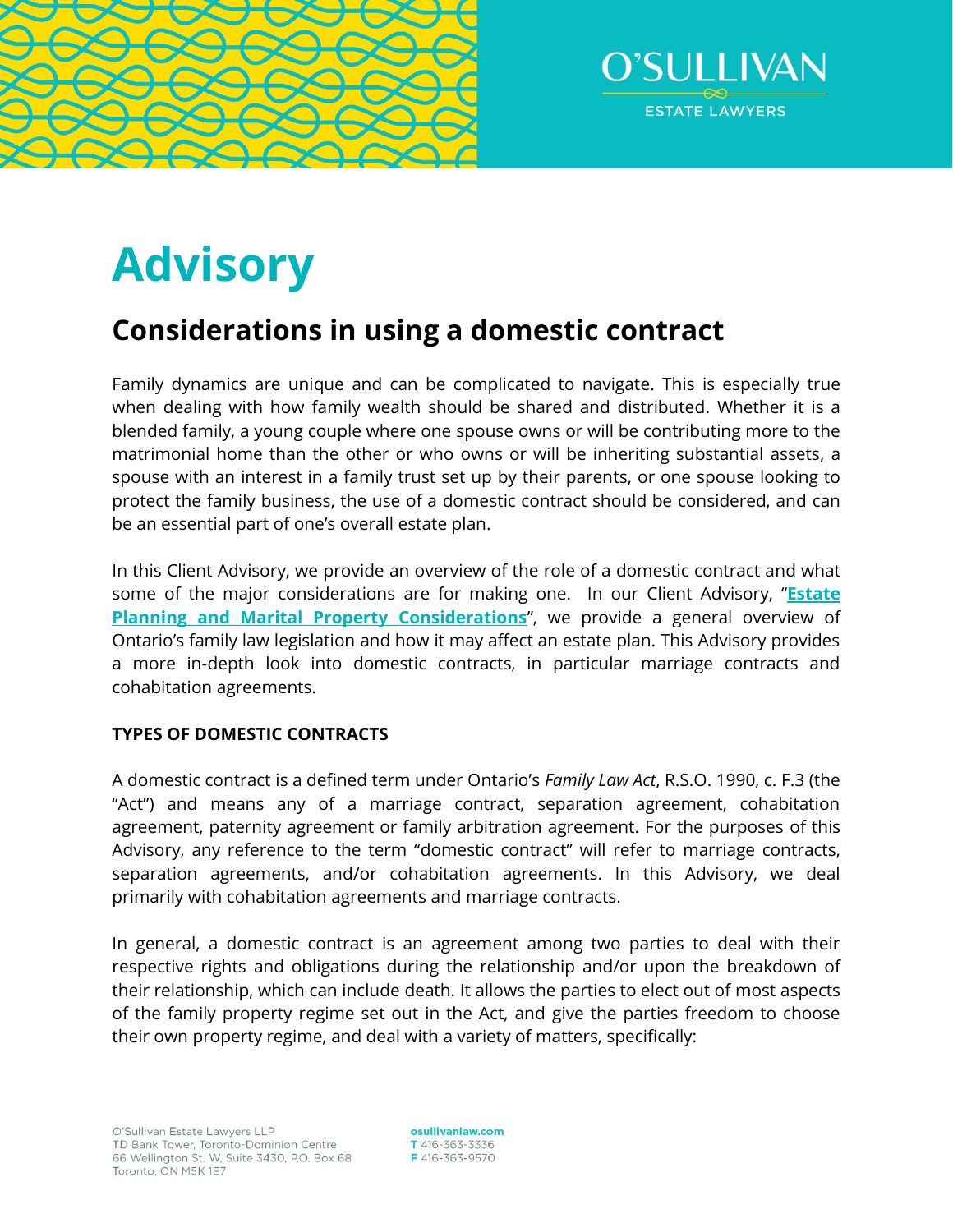

- (a) ownership in or division of property;
- (b) support obligations;
- (c) the right to direct the education and moral training of their children, but not the right to decision-making responsibility (formerly known as "custody") or parenting time with respect to their children, except if it is a separation agreement; and,
- (d) any other matters in the settlement of their affairs.

A **marriage contract** is a domestic contract where two persons are married to each other or intend to marry each other and wish to enter into an agreement concerning their rights and obligations during marriage or on separation or death. As such, it can be a "prenuptial" contract which is entered into before marriage or a "post-nuptial" contract which is entered into after marriage.

A **cohabitation agreement** is similar to a marriage contract, however it applies to two persons who are cohabiting or intend to cohabit and are not married to each other. In the event the parties do marry, the cohabitation agreement will be deemed to be a marriage contract unless otherwise provided for in the cohabitation agreement.

A **separation agreement** refers to an agreement between two persons who cohabited either inside or outside of marriage but who are now living separate and apart. The agreement can deal with the same issues as a marriage contract or a cohabitation agreement, but can also set out terms related to the decision-making responsibility or parenting time with respect to any children.

It should be noted that there are certain rights and obligations that cannot be included in a domestic contract. Specifically, a domestic contract, other than a separation agreement, cannot deal with child support obligations, nor can it limit a married spouse's possessory rights to a matrimonial home.

Overall, with some limited exceptions, the scope of a domestic contract can cover a wide range of topics and can be as broad or specific as the parties would like. For the purpose of this Advisory, we will focus on more limited domestic contracts or single-purpose domestic contracts, such as domestic contracts that modify the property division regime under the Act or protect gifts and inheritances.

# **COMMON USES OF A DOMESTIC CONTRACT**

A primary intent of Ontario's family law legislation is to provide a default regime for equalization of family property between married spouses while also allowing married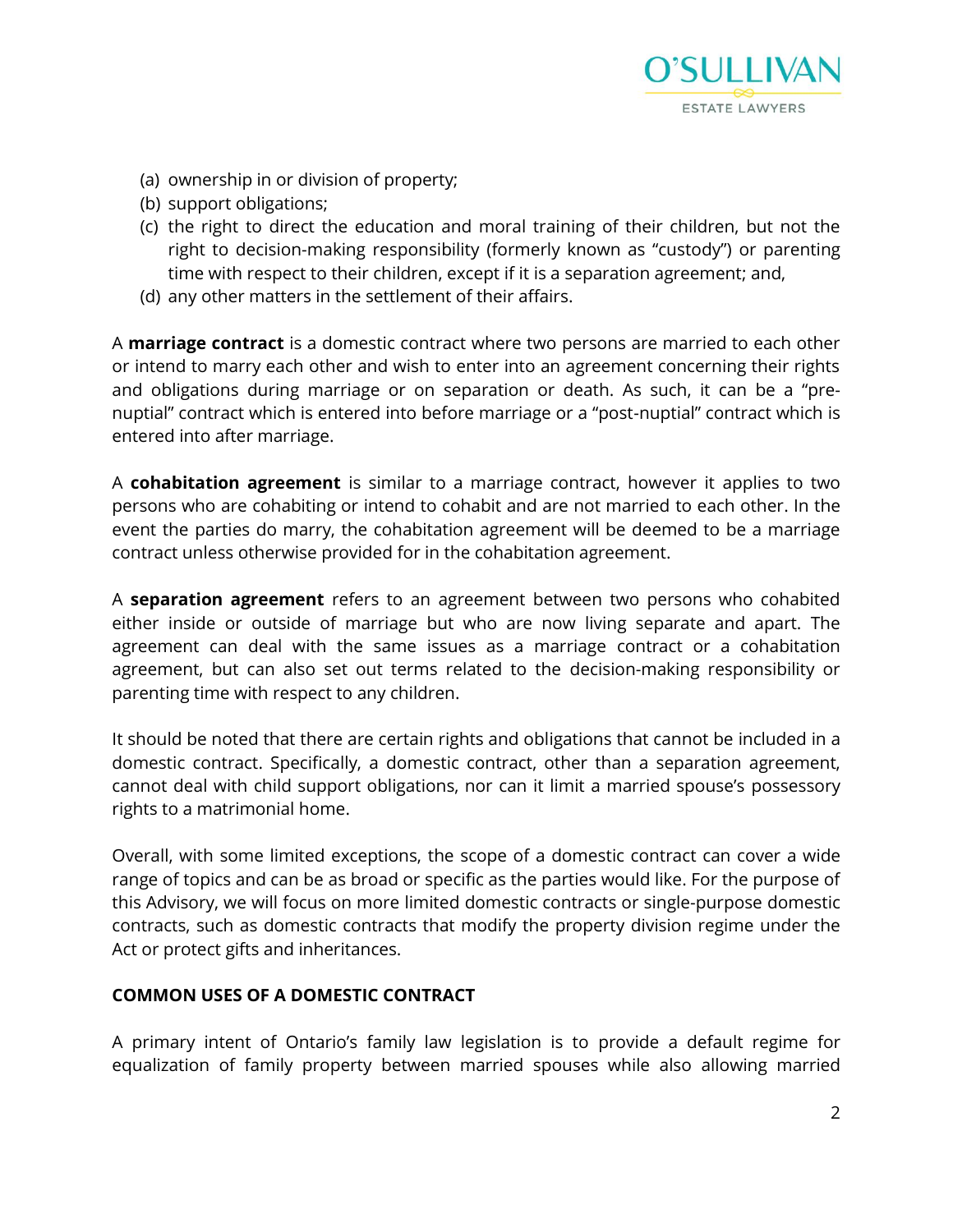

spouses to create their own property regime appropriate to their circumstances by way of a domestic contract. In the event of a marriage breakdown, whether it is caused by a separation or death, unless otherwise provided for by a domestic contract, the Act provides for an equalization of family property between the spouses, as well as certain rules regarding a matrimonial home and support obligations.<sup>1</sup> This equalization of family property is not a right given to common law partners under the Act.

As noted above, a domestic contract can modify what the Act provides with regard to equalization of property for married spouses. As well, outside of the Act, there are other legal doctrines which can give rise to property claims which can apply, such as certain trust claims for ownership of the other partner's property. For common law partners, a domestic contract allows common law partners to decide between themselves how they would like to treat their assets and divide their property in the event of a relationship breakdown, including in the event of death of one party, and to protect against property claims that might be made by their partner.

A domestic contract can be as broad as the parties would like in dealing with property rights, and can include an entire waiver of each party's rights or potential rights to the other party's property; or it can be more specific and detailed and instead only carve out certain assets that should not be shareable between the parties (commonly referred to as "excluded property").

Some common uses of a domestic contract are discussed below.

# **Gifts and Inheritances**

Under the Act, gifts and inheritances received after the date of marriage are not included in the calculation of a spouse's family property, nor is any income or growth on the value of such gift or inheritance if the deed of gift, trust agreement or will expressly provides for this exclusion, but with certain exceptions. If the gift or inheritance is used to contribute to acquiring or maintaining a matrimonial home, including paying down a mortgage, it loses its exclusion. If the gift or inheritance is commingled with other assets so that it cannot be identified or traced, or if it is placed in a joint bank account by way of gift, then the gift or inheritance loses its exclusion and becomes family property, which would be subject to equalization.

<sup>1</sup> *Please refer to our Client Advisory "[Estate Planning and Marital Property Considerations](https://www.osullivanlaw.com/wp-content/uploads/2020/02/Estate-Planning-And-Martial-Property-Considerations.pdf)", for a more comprehensive look at Ontario's family law regime, including how an equalization of family property is calculated.*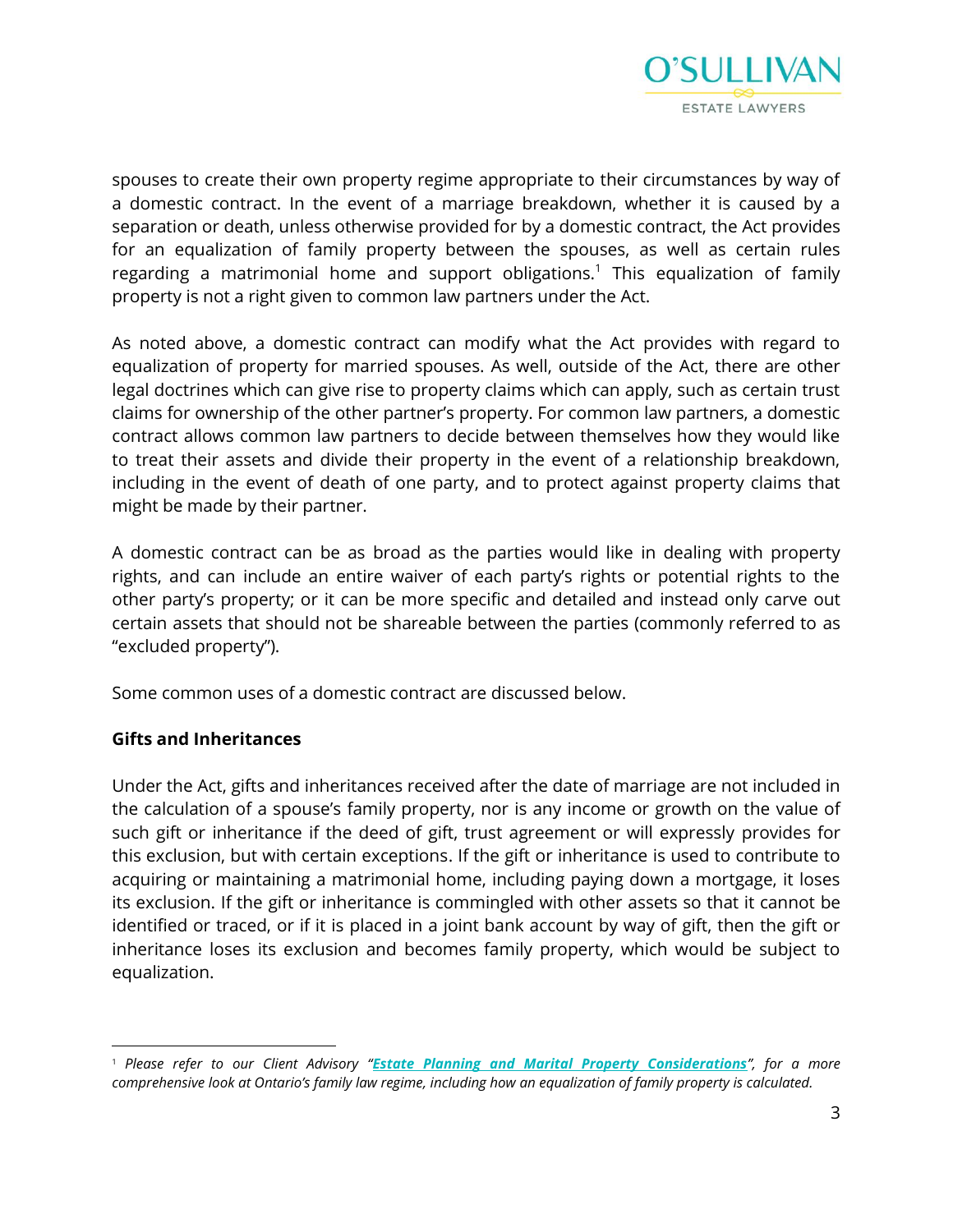

Gifts and inheritances received *before* the date of marriage are treated differently. Any income from and appreciation in the value of the gifts and inheritances during the marriage is shareable and will be divided equally between the parties, although the value of the gift or inheritance at the date of marriage is deductible in the calculation for equalization of property, unless it is a matrimonial home which is also owned at the date of separation or death.

A domestic contract can be used to specifically deal with any gifts and inheritances already received or which may be received in the future. If it is desired that any gift or inheritance received by either spouse is always kept separate and is not shareable, a domestic contract can provide for their treatment as excluded property, as well as the income and the growth and any substituted property, and that neither party has any rights or claims to the other's excluded property.

#### **The Matrimonial Home**

A matrimonial home is typically the married spouses' primary residence, but can extend to cottages and vacation homes as well, and there can be an unlimited number of matrimonial homes.<sup>2</sup>

The value of the matrimonial home, minus any liabilities, is subject to equalization and thus shareable between the spouses. This is true even if the matrimonial home was a gift or an inheritance received by one spouse either before the marriage, if it is still a matrimonial home on separation or death, or after the marriage. This is also true for any contributions made to the matrimonial home.

Even if one spouse brings a matrimonial home into the marriage which is owned on separation or death, contributes more to the matrimonial home, or his or her family contributes to the matrimonial home by way of a gift, the other spouse has an equal claim to the value of the home on a separation or death, unless provided otherwise in a domestic contract.

The Act does provide for certain rights to the matrimonial home that cannot be altered by a domestic contract. Under the Act, both spouses have an equal right to possession and a marriage contract or cohabitation agreement cannot limit this right. So, for example, spouses cannot agree that one spouse has to leave the matrimonial home if they separate.

<sup>2</sup> *Under the Act, a matrimonial home is defined as every property a person has an interest in and is or was ordinarily occupied by the person and their spouse as their family residence. This means there can be more than one matrimonial home in a relationship.*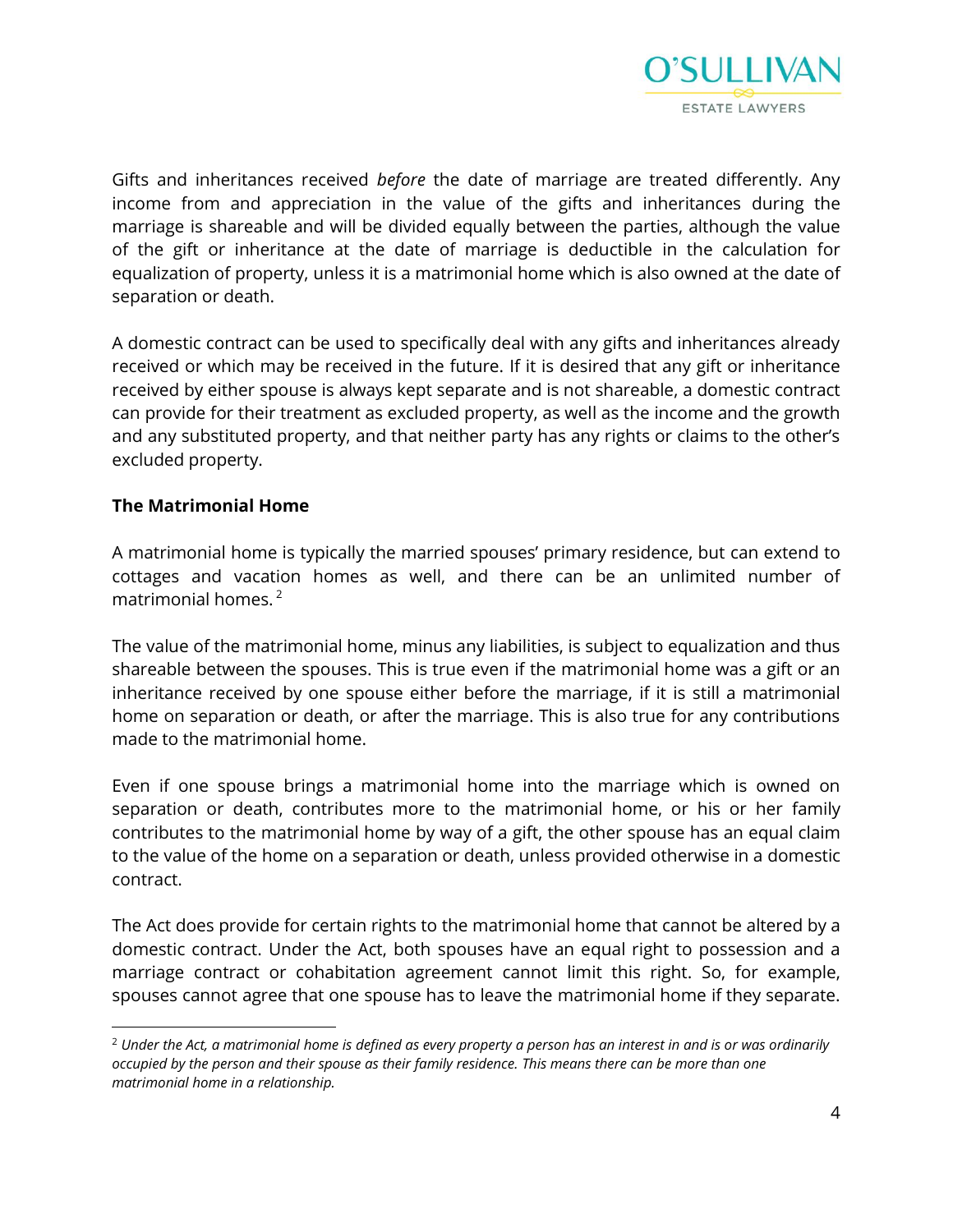

As well, neither party is entitled to dispose of or encumber any matrimonial home without the consent in writing of the other spouse.

#### **Private Company Shares and Business Interests**

There is no special treatment given to shares in a private corporation or business interests under the Act. On a relationship breakdown, the increase in value of such assets during the marriage are shared equally between the two spouses. This may not be the desired outcome for various reasons: the private company shares may have been gifted to one spouse prior to the marriage and it is not intended that the increase in value and income generated be shareable, there is an intention to ensure the shares stay within the family and not to be subject to any claims, an active business may be involved that one spouse has no involvement in and it is not desired that they be a shareholder, or there may be a shareholders' agreement that limits to whom the shares can be transferred.

To protect these business interests, a domestic contract can provide that in the event of separation or death, a spouse's shares are not to be included in property division, or cannot be used to satisfy any equalization payment or support owing to the other spouse.

#### **Case Studies**

The case studies below highlight two common scenarios where a domestic contract should be considered.

# **CASE STUDY 1: Sue and Jim**

Sue and Jim have been together for 2 years and are now thinking of getting married. This would be Sue's second marriage and Jim's third marriage.

Sue has two children from her previous marriage: 19-year-old twins Jack and Sally. Jim has four adult children of his own: Adam, Betty, Chris, and Doug, all in their thirties.

Both Sue and Jim are successful entrepreneurs and have amassed their own independent wealth which they wish to share with their own respective children. They both agree that they do not need the other to support themselves nor do they intend to support the other.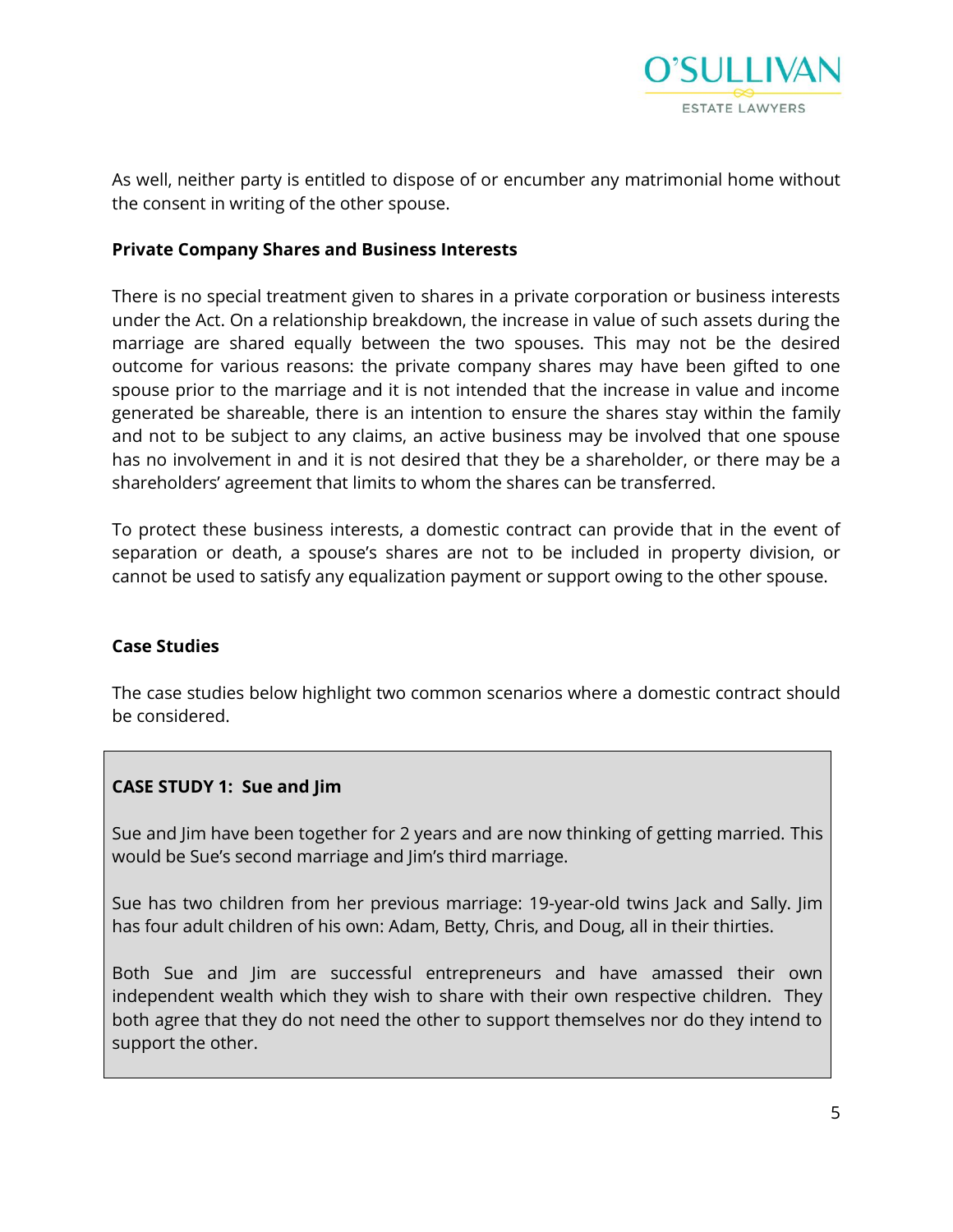

They are currently living in their own homes, but Sue and Jim's ultimate plan is for Sue to sell her home and move into Jim's home in the next year.

They aren't interested in comingling their assets and want to make sure that the other spouse does not have any rights or claims to their respective property in the event they breakup or upon death. They want to ensure that what is Sue's will remain Sue's and what is Jim's will remain Jim's, and that they can freely leave their respective estate to their own children. Nonetheless, Sue wants to make sure that if Jim were to die before her, she would not have to immediately move out of his house, which concerns her as she doesn't have the best relationship with Jim's children.

After much discussion, Sue and Jim agree that if Jim were to predecease Sue, she can remain in the house for a period of three years, all the household contents remain while she lives there, and Jim's estate will pay for any expenses. Jim also wants to give Sue the option to purchase the home if she wants to stay and own it.

In order to make sure there are no disagreements with the survivor and their respective children, Sue and Jim decide to prepare a domestic contract to ensure that the survivor cannot make any claims to the other party's estate, and to set out Sue's right to stay in the home and to use the household contents after Jim's death, as well as her option to purchase the home. They both retain separate legal counsel, and together with their respective counsel, draft, negotiate, and execute a domestic contract that will be in effect throughout their relationship, whether or not they decide to marry.

#### **CASE STUDY 2: The Miller Family**

Bob and Judy Miller's oldest daughter, Alison, is getting married to her high school sweetheart, Adam. Alison and Adam are just starting out in their respective careers, and have been living with Bob and Judy in order to save money.

Bob and Judy want to help Alison and Adam out and have decided to give Alison \$2,000,000 for her and Adam to purchase a home together, with a purchase price of \$2,000,000.

Although Bob and Judy love Adam and consider him a part of the family, Bob and Judy want to ensure that this initial gift is protected so that in the event Alison and Adam's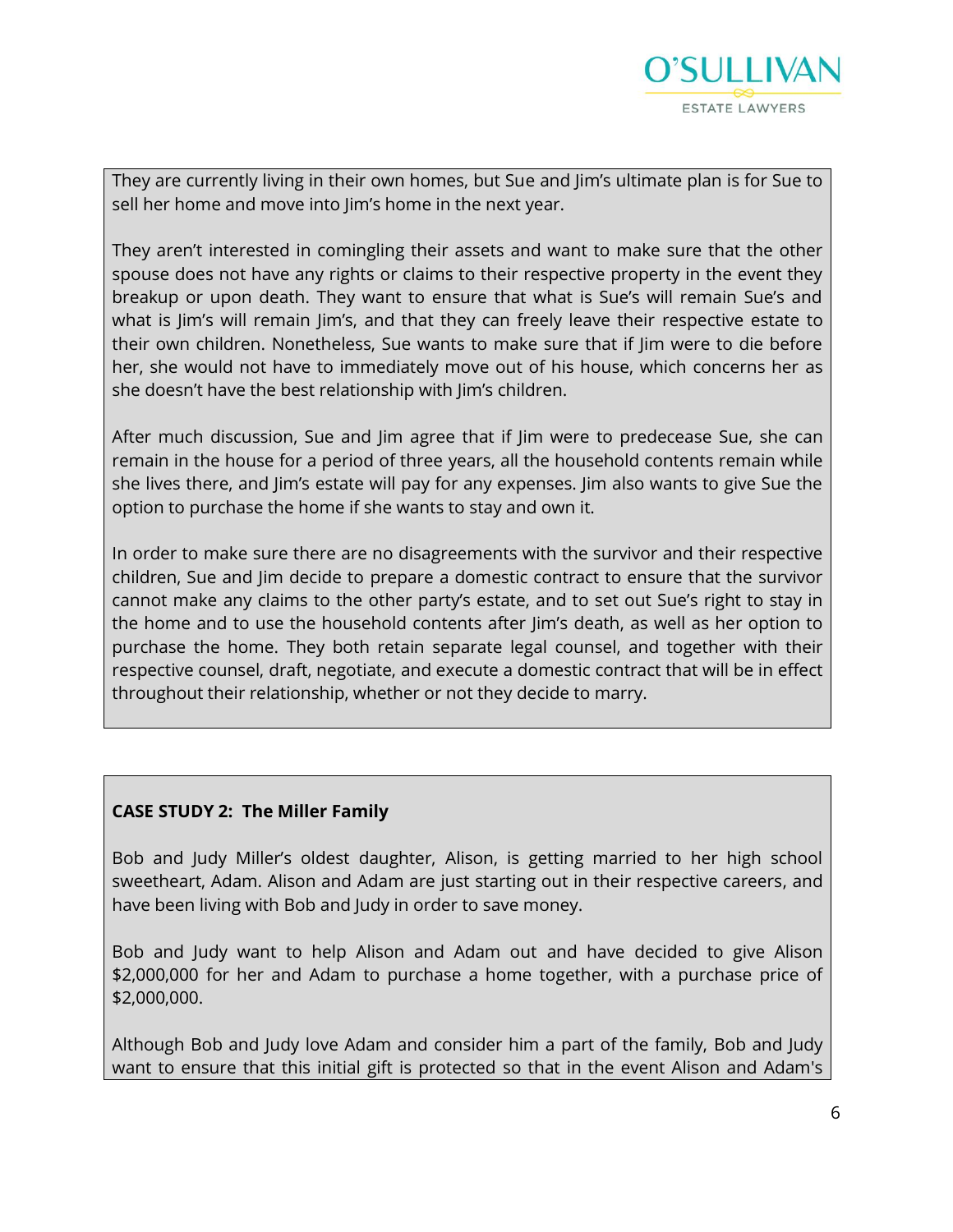

relationship doesn't last, the \$2,000,000 gift remains with their family. They have discussed their concerns with Alison, and have asked that she and Adam consider entering into a domestic contract.

Alison and Adam agree that Bob and Judy's generous gift should be protected. They are open to having a domestic contract, but want to ensure that it only deals with the purchase of their new home, any future gifts and inheritances either should receive, and the income and growth on them, as Alison and Adam have decided that everything else they currently have and will acquire during their marriage should be shareable.

In consultation with their lawyers, Alison and Adam agree that the home will be in Alison's name only for the time being, and that she would be entitled to a deduction of \$2,000,000 in the event of a relationship breakdown. They have agreed that any growth in the home would be shareable between them.

Alison and Adam also agree that in the event she predeceases Adam, she would provide Adam the option to live in the home rent-free for a period of one year, or for an indefinite period of time if they have children. They also agree that in the event they have been married for at least ten years, they would both be put on title to the home, and the home would be shared equally between them upon a relationship breakdown.

#### **SPOUSAL SUPPORT**

Although a domestic contract can cover a variety of terms, including support obligations, under the Act, a court still has the authority to set aside any provision for support or waiver of right to support under a domestic contract. There is a high threshold test which must be met before it can do so.

A domestic contract can provide for a waiver of support and can specify certain limitations or restrictions regarding the calculation and payment of any support obligations. As an example, a domestic contract can provide that excluded property cannot be used to satisfy any support payments owed to the other party, and that it is not to be taken into account in the determination of a spouse's ability to pay support.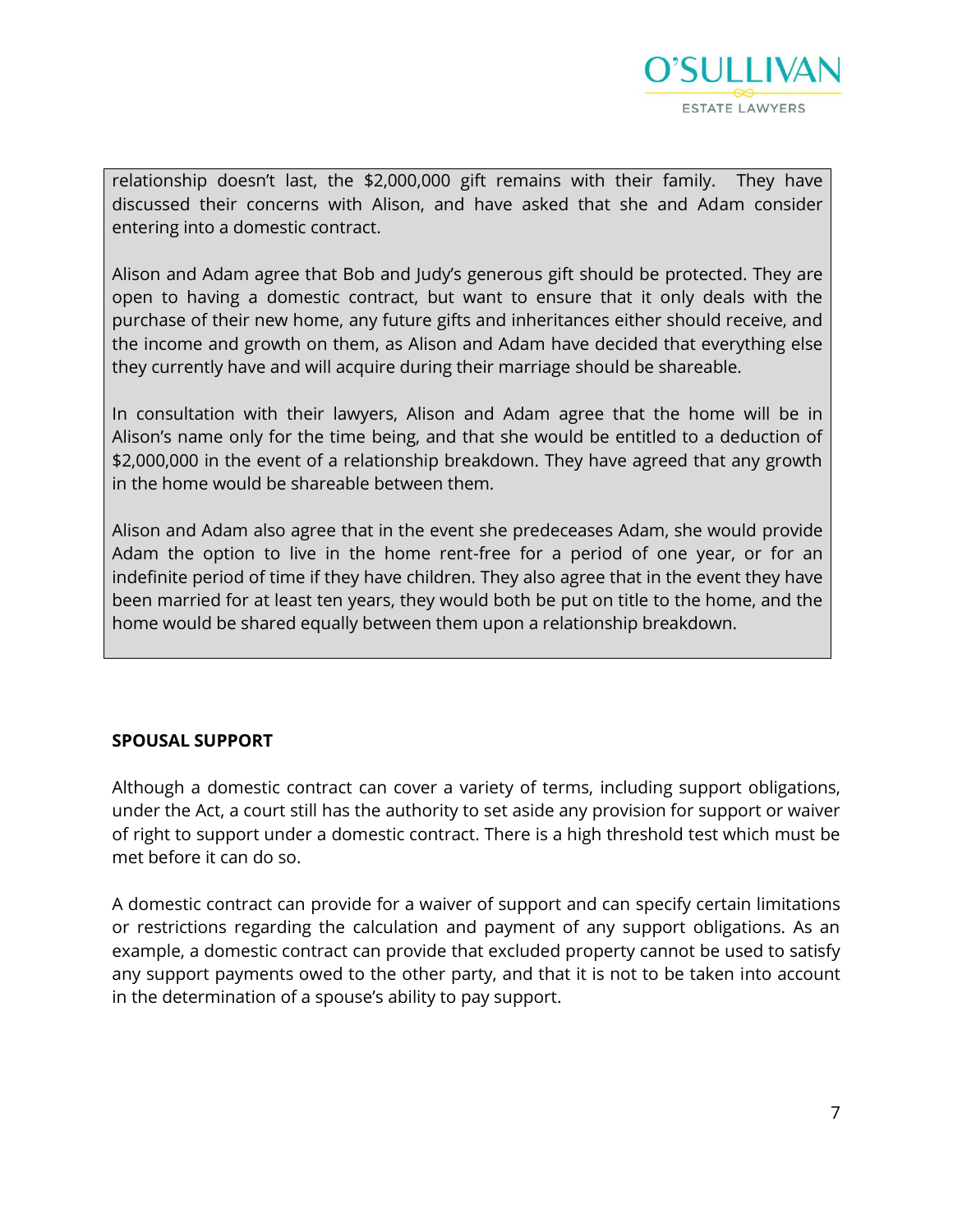

#### **REQUIREMENTS FOR A VALID DOMESTIC CONTRACT**

#### **Formalities**

The Act requires that a domestic contract or an agreement to amend or rescind a domestic contract must be made in writing, signed by the parties, and witnessed.

Each party must have the requisite legal capacity to enter into the agreement, meaning they are of the age of majority and have the required mental capacity to understand the nature and effect of the domestic contract. In limited circumstances, a minor may enter into an agreement so long as court approval is obtained. If a party does not have the requisite mental capacity, the Act does allow a guardian of property or attorney for property, provided that such guardian or attorney is not the spouse, or the Public Guardian and Trustee to enter into a domestic contract on such incapacitated party's behalf, subject to court approval.

Under the Act, the court is granted the power to set aside a domestic contract or a provision in it. This can be done if there was not full financial disclosure, if a party did not understand the nature or consequences of the domestic contract, or otherwise in accordance with the law of contract.

#### **Financial Disclosure**

Under the Act, a court may set aside a domestic contract, or a provision in it, if either party or both parties fail to fully disclose their assets, debts and other liabilities that were in existence when at the time the domestic contract was made.

An important part of a valid domestic contract is that both parties provide full and frank financial disclosure. This includes providing information on any significant assets and liabilities, which may include inheritances received, any interest in a family trust, and other sensitive information, as well as the income of each party.

#### **The Role of Independent Legal Advice**

Although the Act does not specifically require each party to obtain independent legal advice for a domestic contract to be valid, it is important for each party to have separate legal representation.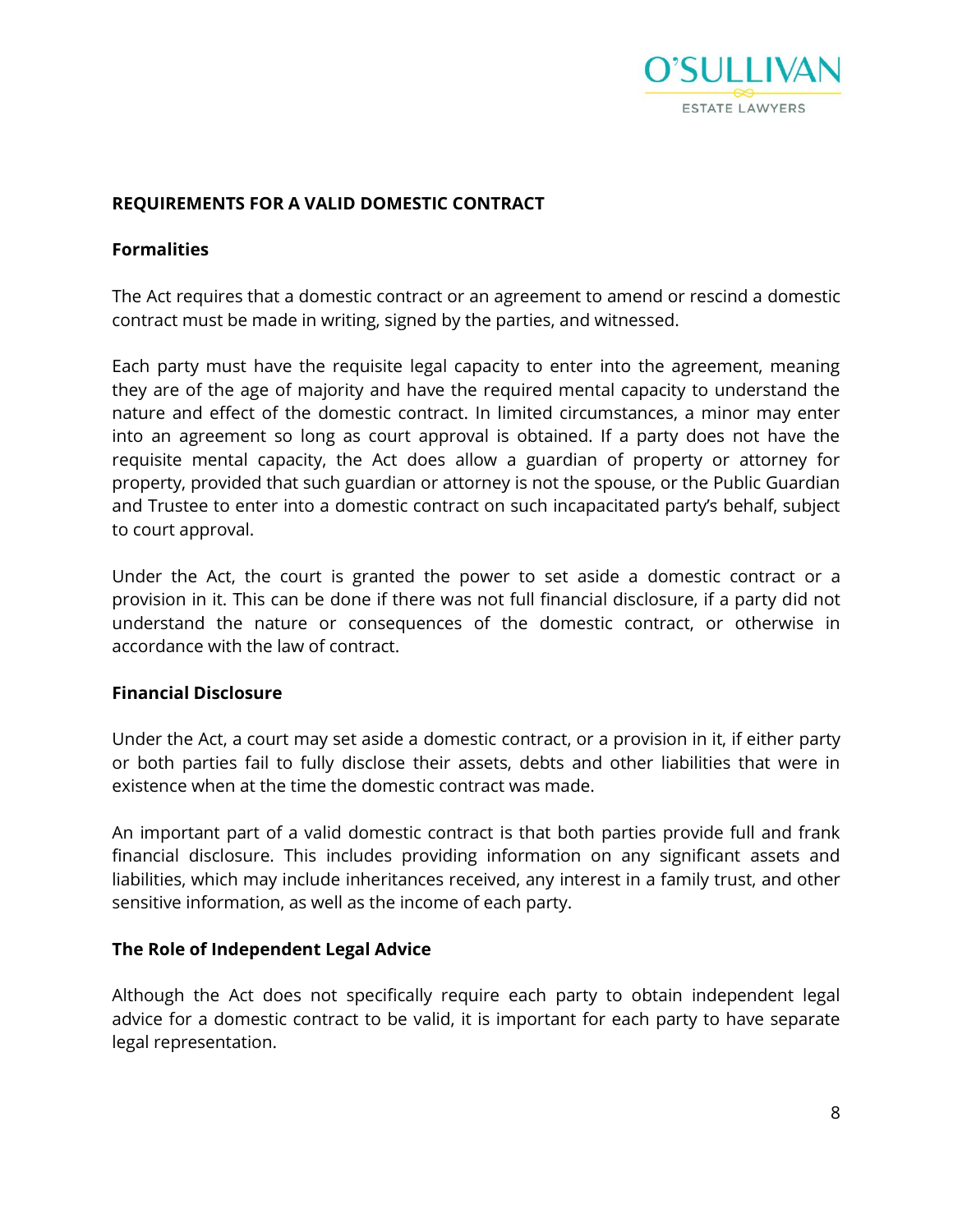

The court can set aside a domestic contract, or a provision in it, if a party failed to understand the nature or consequence of the domestic contract, or otherwise in accordance with the law of contract.

Each party having separate legal counsel can help ensure and show that each party clearly understands the effects of the contract and what their rights and obligations are to the other party.

In addition, having separate legal counsel can help ensure and prove that the execution of the domestic contract is free of undue influence, duress, misrepresentation, and unconscionability – all grounds for setting aside a contract under contract law.

The Act does not specifically include a provision that a domestic contract is considered invalid if it is inherently unfair, however, case law holds the courts will consider this factor in deciding whether the domestic contract, or a provision in it, should be set aside.

#### **THE PROCESS FOR A DOMESTIC CONTRACT**

The process for creating a domestic contract can take significant time, and it is important that adequate time is considered and allowed.

Generally, one party will initiate the process and retain a lawyer. With their lawyer, they will discuss what are the general objectives for the domestic contract, and what terms should be included in it. The lawyer will prepare a draft of the domestic contract to circulate and review with their client until it is ready to present to the other party.

The other party will retain their own lawyer and the draft contract will typically be sent to their lawyer for review and comment. The other party's lawyer will provide comments and perhaps suggest amendments to the contract.

Both parties will also need to provide full and frank financial disclosure. During the process, each lawyer may have certain questions or ask for further particulars about the financial information provided. The process may sometimes involve lengthy negotiations and multiple drafts until an agreement is concluded.

Once both parties are satisfied with the terms, the domestic contract will be signed by each party in the presence of a witness (which is typically their lawyer), and each lawyer will provide a Certificate of Independent Legal Advice that sets out, among other matters, that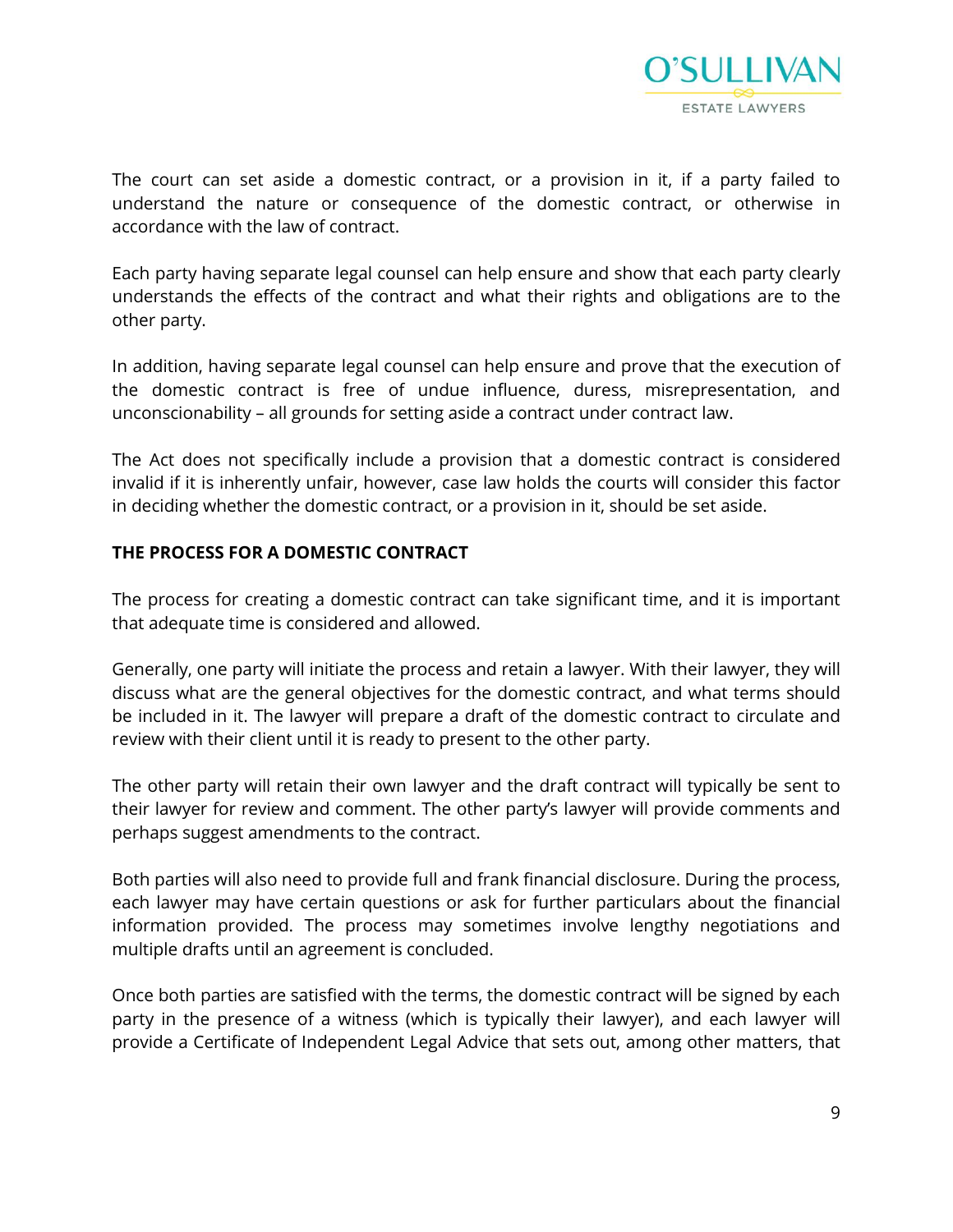

the lawyer provided legal advice on the contract, that the contract was freely entered into, and that the client understood the nature and effect of the contract.

It may be common practice, although not required by law, to execute at least four original copies of the domestic contracts so that each party and their counsel can retain an original contract for safekeeping.

Under current law, although it does appear a domestic contract can be signed with electronic signatures, it may depend on each lawyer's preference for execution and whether they will insist on wet signatures.

#### **SOME CONSIDERATIONS IN MAKING DOMESTIC CONTRACTS**

### **(a) Timing**

It is important to consider when the best time to enter into a domestic contract may be. It may be desirable to have the domestic contract signed and completed before cohabiting, and when parties intend to marry, generally well before the marriage date.

It is important to seek legal advice as soon as possible. Even the most straightforward agreement can take substantial time from the initial meeting with a lawyer to the signing of the domestic contract. Sufficient time is needed to draft the contract, review the contract with legal counsel, negotiate the terms of the contract, and then ultimately sign the contract.

#### **(b) Discussions with your spouse or partner**

Have you and your partner, spouse, or future spouse discussed whether a domestic contract makes sense for your circumstances? If so, have you discussed what the basic framework would be? Do you both have a general understanding of what the other's assets and financial circumstances are?

One of the first questions asked of a client looking to make a domestic contract is whether their partner is generally agreeable to having a contract. You do not want to be in a position where your partner is surprised by the proposed terms of the contract, or even the idea of a contract itself. Lengthy negotiations can cause stress for the parties' personal relationships. It is important that they are generally on the same page with what their ultimate goals and objectives are for entering into a contract.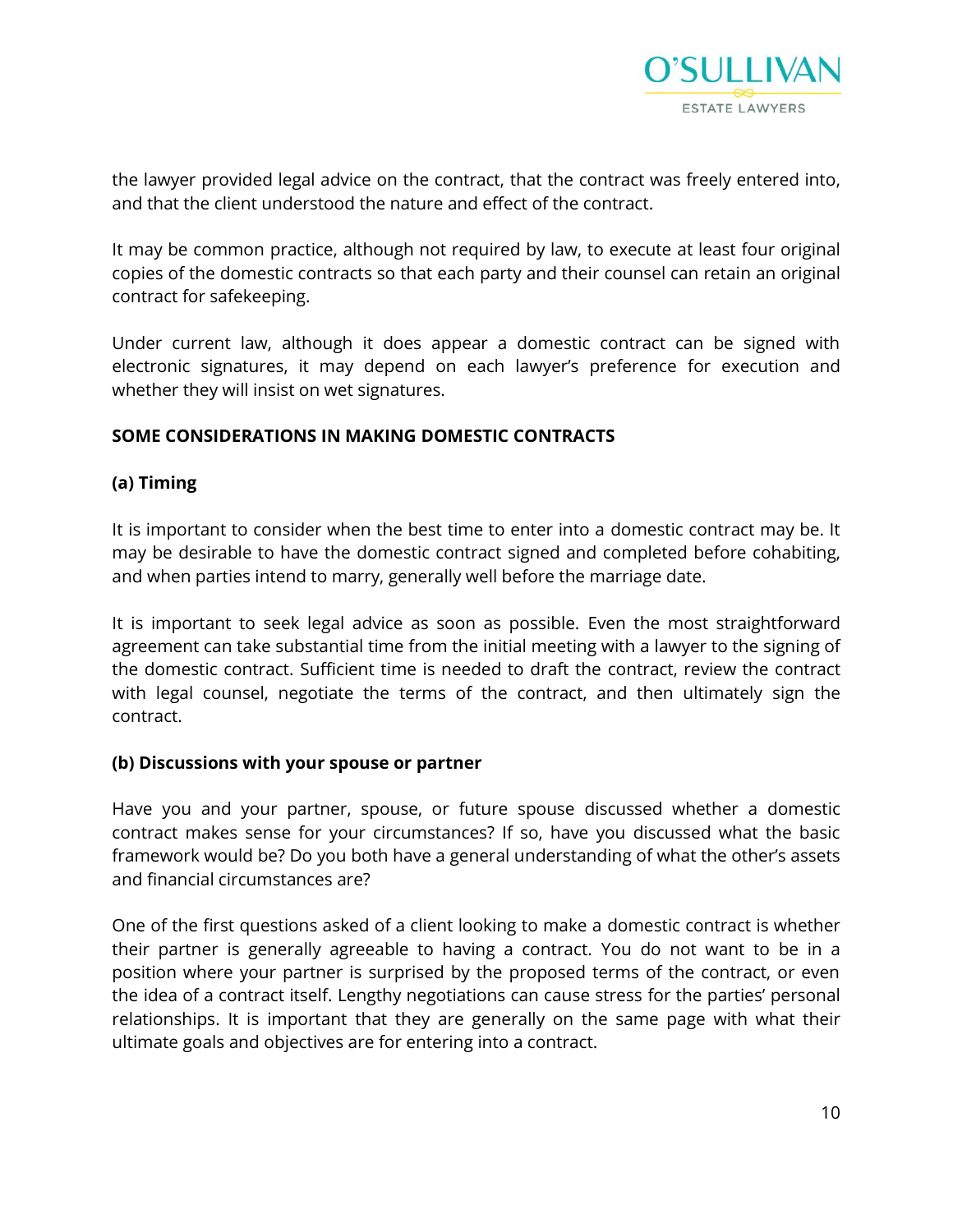

#### **(c) What is considered "excluded property"?**

A domestic contract can provide a blanket waiver of each party's rights and claims to the other's property. But in some instances, the parties may want to only limit some of the other's rights and claims.

In the latter situation, each party should consider what assets they would like to leave "off the table" – that is, what assets are to be considered excluded property that is not shareable with the other in the event of a relationship breakdown.

The domestic contract could include other restrictions with respect to excluded property. For example, the contract could provide that such property cannot be used to calculate or satisfy any support payments, and/or that such property is only shareable if it is used for "family purposes" or is considered a "family asset", i.e. for any property used and enjoyed by both parties (and/or their children) for shelter, transportation, household, educational, recreational, social or aesthetic purposes, just to name a few scenarios.

#### **(d) Separation or divorce versus death**

As discussed above, a domestic contract can be used by parties to choose their own property division regime in the event of a relationship breakdown. A relationship breakdown can occur not only upon a separation or divorce, but also upon the death of the first to die. Parties may have a very different idea of how they would like to divide their assets and property upon death, versus what would happen if there is a breakup during the lifetime of both of them.

In some circumstances, parties may only want to provide for what happens to their assets upon the death of the first party, but not upon separation, including in order to support their estate plan to ensure that the surviving spouse does not assert claims against property, for example, for equalization under the Act. In this case, clients may want to consider a single-purpose domestic contract that only addresses what happens on death, and remains silent in the event the parties separate prior to death, leaving that to be negotiated if it occurs.

#### **(e) The matrimonial home and other residences**

As discussed above, a matrimonial home receives special treatment under the Act. Because of the emotional attachment to a home, it is important to consider all possible scenarios and options for the treatment of the primary residence and any other family residence.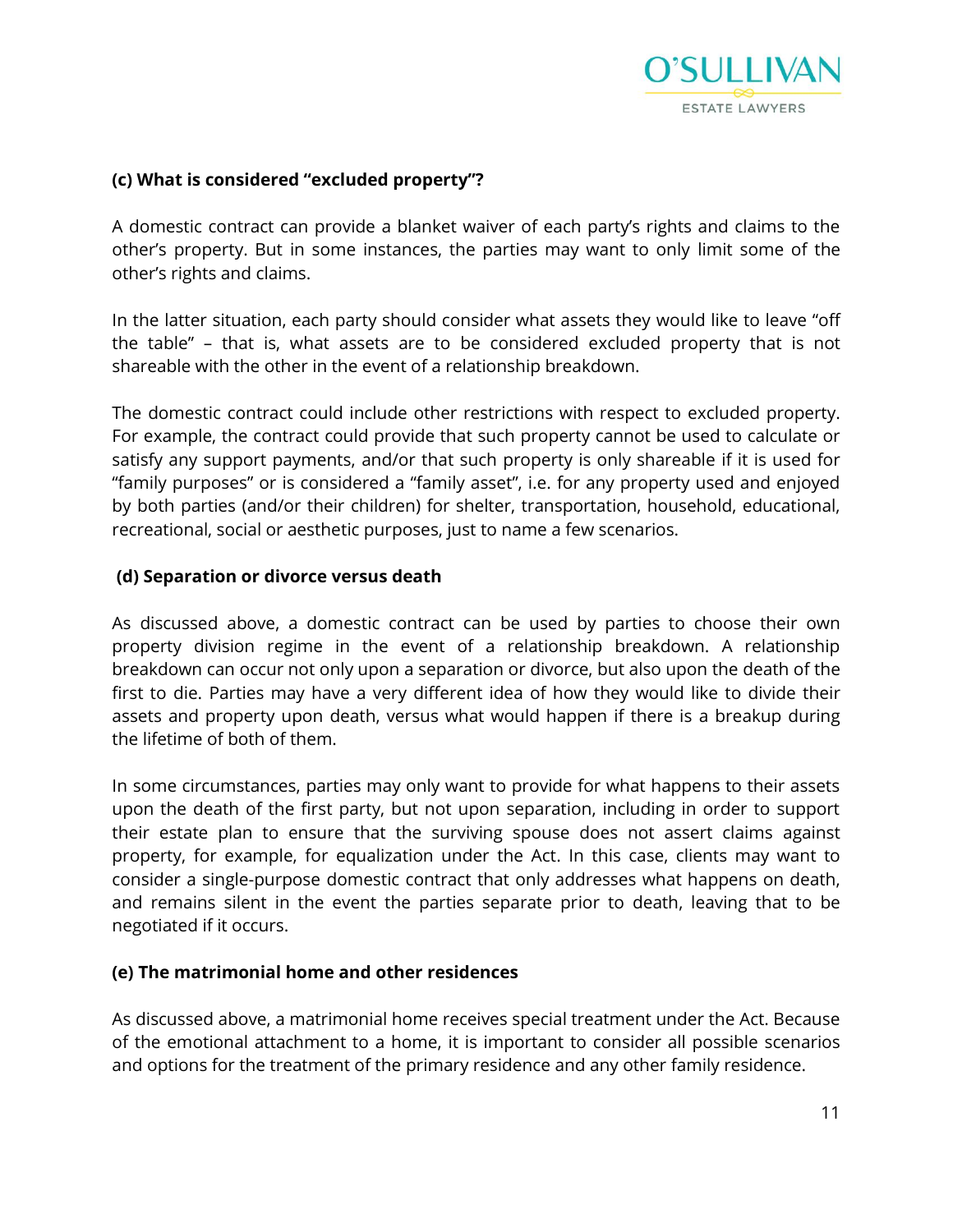

Some questions that should be discussed include, but are not limited to:

- How should title to the home be held?
- Is the home considered one party's excluded property? Or is it just its value at the date of marriage that is deductible, and any growth in the home is to be shared between both parties?
- How will contributions to the home be treated? Parties may want to consider including a formula in the domestic contract so that the party that does not own the home will be able to recoup any capital contributions made to the home during the relationship.
- If the parties separate, how long can the non-owning party stay in the home?
- On the death of the owner, does the surviving party have any rights to the home? If not, how long can they reside in the home and use the household contents until they must move out? If they are allowed to live there for a period of time, who covers the expenses – the surviving partner, the estate or a combination of both?
- Should the non-owning party have an option to purchase the home from the estate of the owning party? If so, the domestic contract should set out the terms of such option to ensure a dispute does not arise between the survivor and the beneficiaries of the estate.
- Does the owning party want to leave the non-owning party a share in the home? Sometimes rights to the home may change as certain milestones are met: as an example, perhaps the non-owning party will be entitled to the home if the parties were together for an extensive period of time or if there are children of the relationship.

#### **(f) Household contents**

The division of personal and household articles can often be contentious. When parties separate during lifetime, dividing these items may be easier as each party is able to vocalize which item was theirs and what items they would like.

Difficulty can arise when the relationship breakdown is as a result of the death of one party, and there is tension, and sometimes disputes, between the surviving party and the beneficiaries of the estate of the other party as to the ownership of personal and household articles.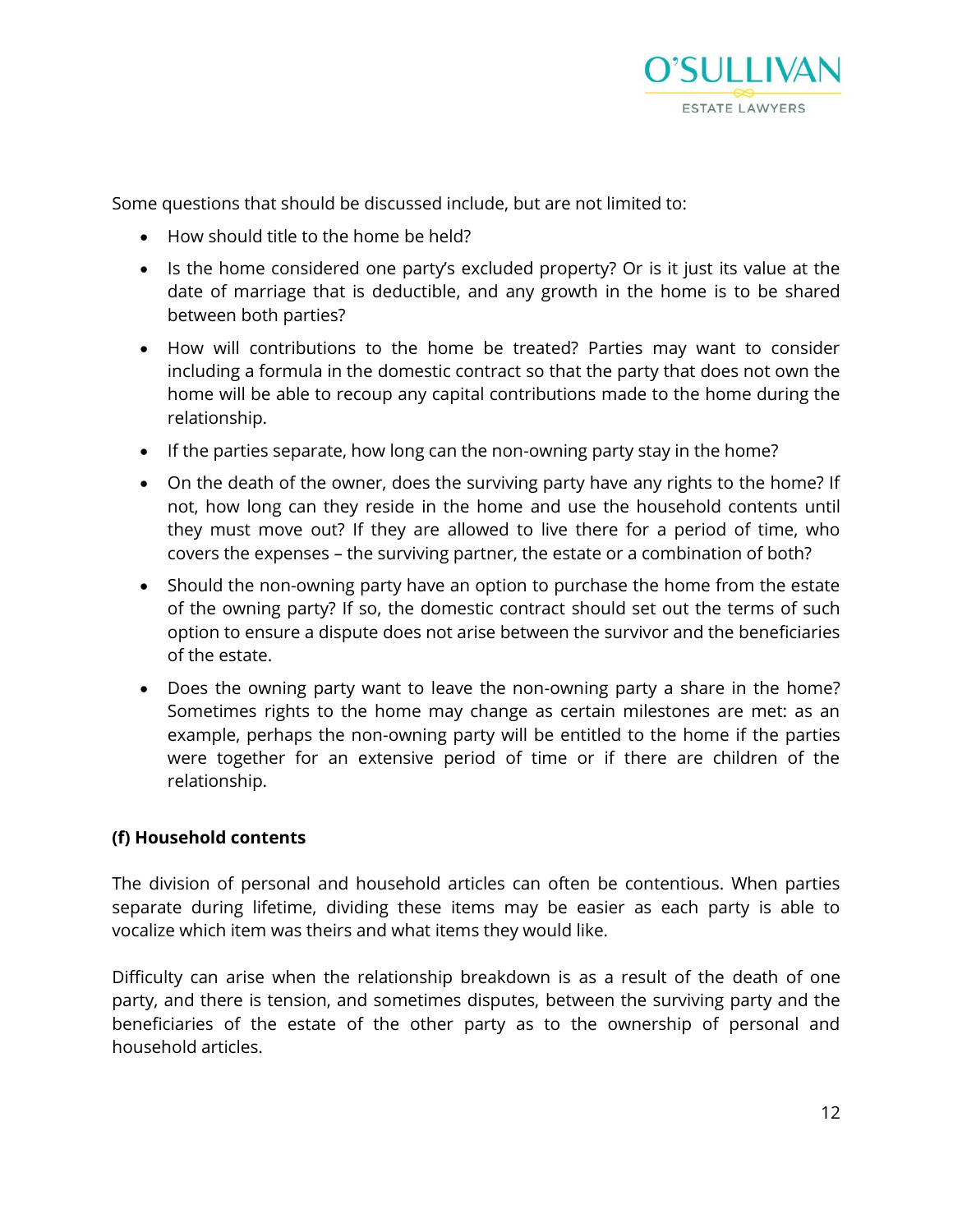

The domestic contract can set out ownership of identified articles and how they should be divided upon separation or death. In considering how to divide the property, the parties should refer back to the treatment of the matrimonial home. For example, if the surviving party is allowed to remain in the home for a certain period of time after death, then it may make sense to include a provision that household articles remain in the home with the surviving party for the same period of time, and that the parties agree to keep a valid will in effect to carry out such provisions.

# **(g) Confidentiality**

As discussed above, one of the requirements for a valid domestic contract is full and frank financial disclosure. This may include providing the other party with sensitive information, not only with respect to each party's assets, but also information which will relate to other family members and family business interests, including certain gifts or inheritances they may receive or have received under a will or a trust.

Given the nature of the domestic contract, a party may wish the domestic contract to provide that each party agrees to keep the terms of the domestic contract confidential and will not disclose any information, with limited exceptions such as disclosure to certain professional advisors, if necessary. In addition, the parties may also wish to enter into a separate confidentiality agreement to set out in detail specific terms for confidentiality, including when and to whom disclosure can be made.

# **(h) Will plan**

Regardless of when the domestic contract is completed, it is important that it is reviewed in connection with a party's existing will plan or in the creation of a new will plan, to ensure that their will properly addresses any terms or obligations imposed on death by the contract. In some instances the domestic contract may specifically provide for certain terms to be included in each party's will, and each will will need to be drafted or updated to incorporate these terms.

# **(i) Insurance**

The parties may wish to consider whether life insurance should be required by either party in order to provide a form of security for any support payments or obligations that may arise under the domestic contract, including in order to provide for additional benefits on death. The domestic contract may provide that a party is required to maintain a life